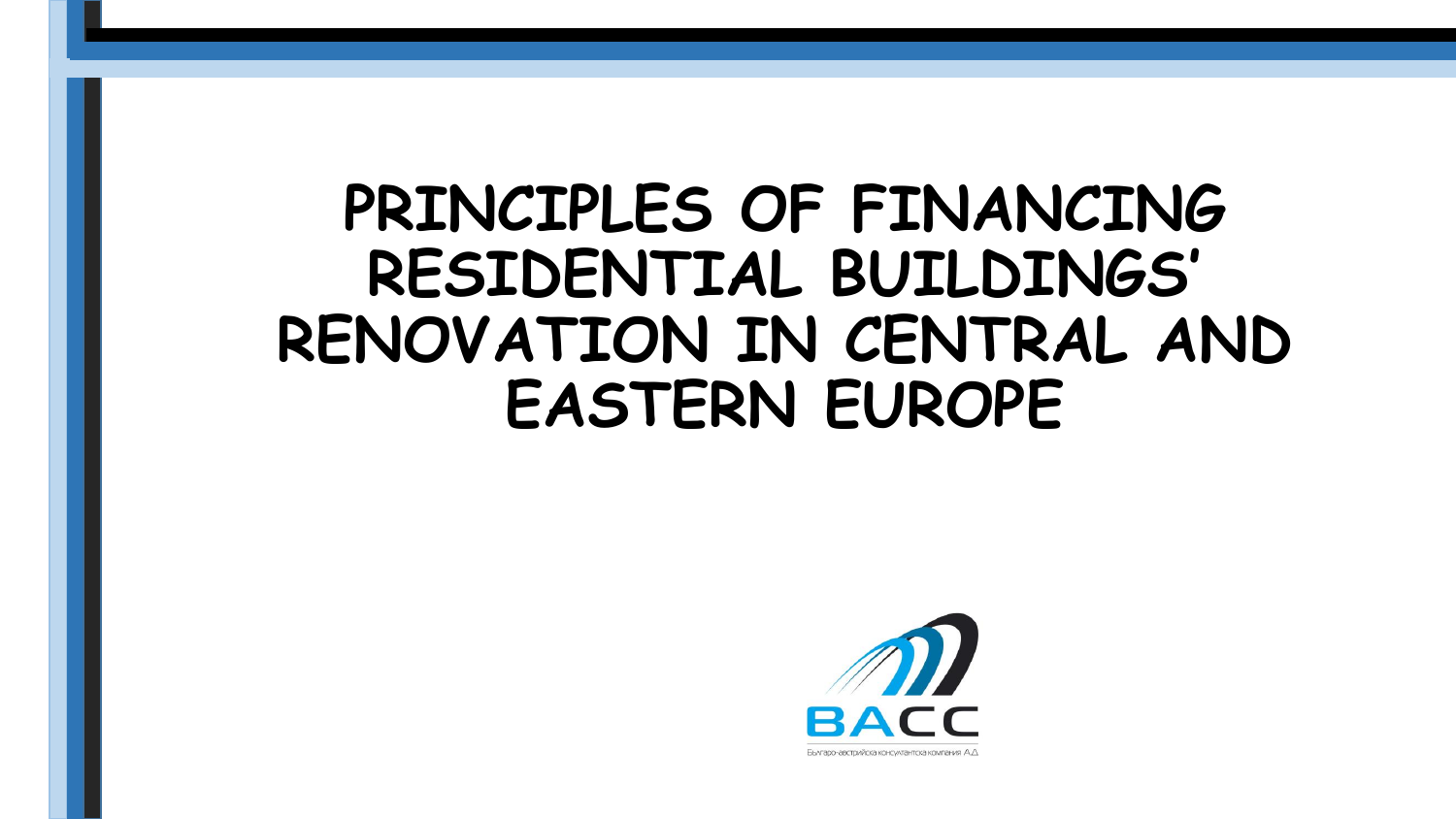

## **Sustainable financing model for renovation of residential buildings in CEE**

**On the example of:**

The Visegrad four (Hungary, Slovakia, Czech Republic, Poland) and the Baltic states (Latvia, Lithuania and Estonia)

#### **Similarities:**

- Over **95%** of the dwellings are privately owned;
- Prefabricated buildings are **very low energy efficient**, in need of renovation;
- Multifamily buildings **many owners**, organization of the management of common parts is a difficult endeavor;
- The **"Poor owner" phenomenon**  only in CEE, a significant number of energy poor with no capacity to invest in energy efficiency.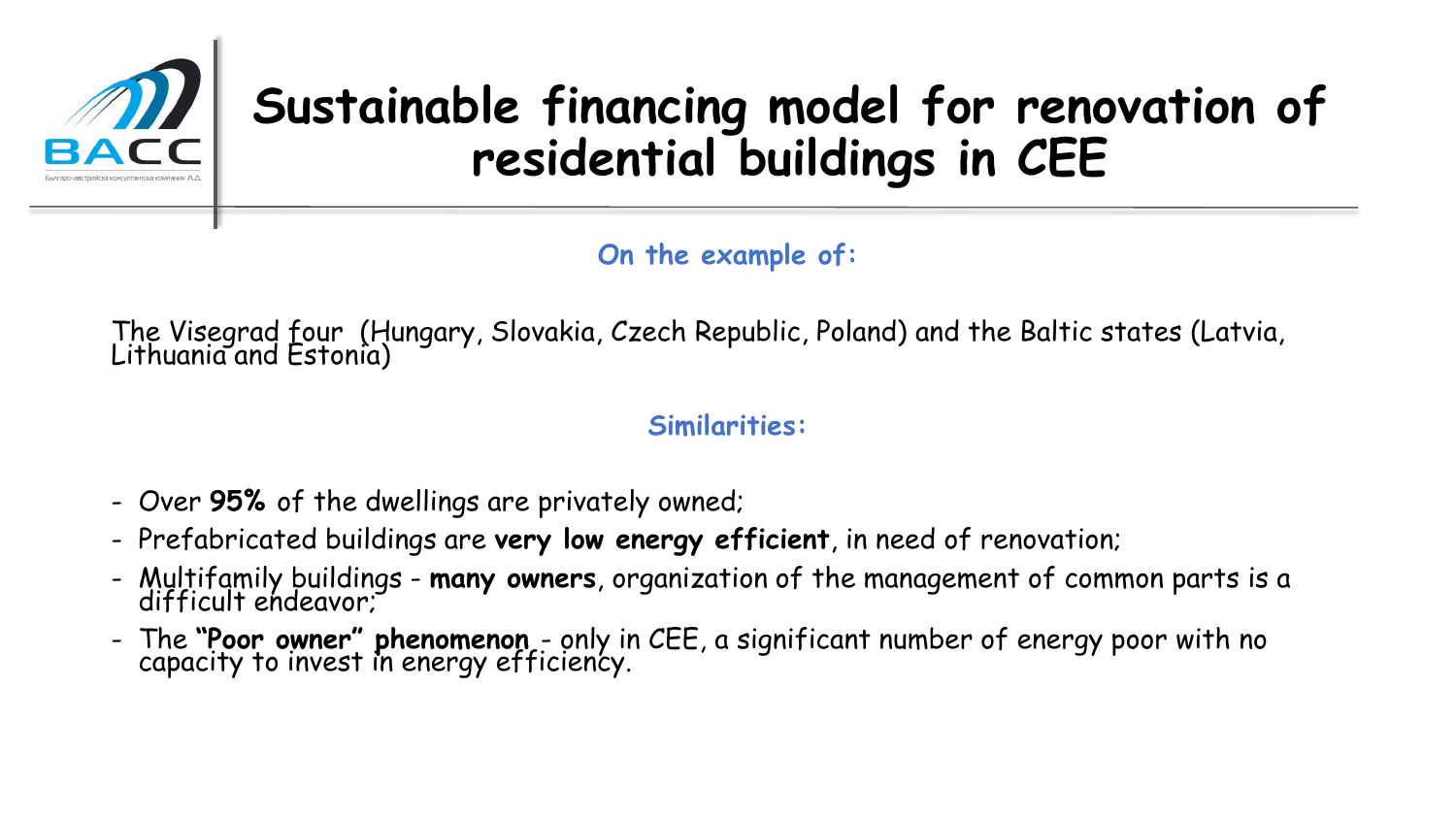

# **LEADING PRINCIPLES (1)**

### **AVAILABILITY OF WIDE RANGE OF PROGRAMS: instead of "one size fits all"**

- Focused on **different target groups** (single-family, multi-family buildings);
- Funding / supporting **a variety of activities** deep renovation or single-stage interventions for staged renovation, etc.
- Different **intensity** of financial assistance for preparatory activities, for construction works, for consultancy services, etc.
- Use of **different sources of financing**, efforts to attract **private** investments,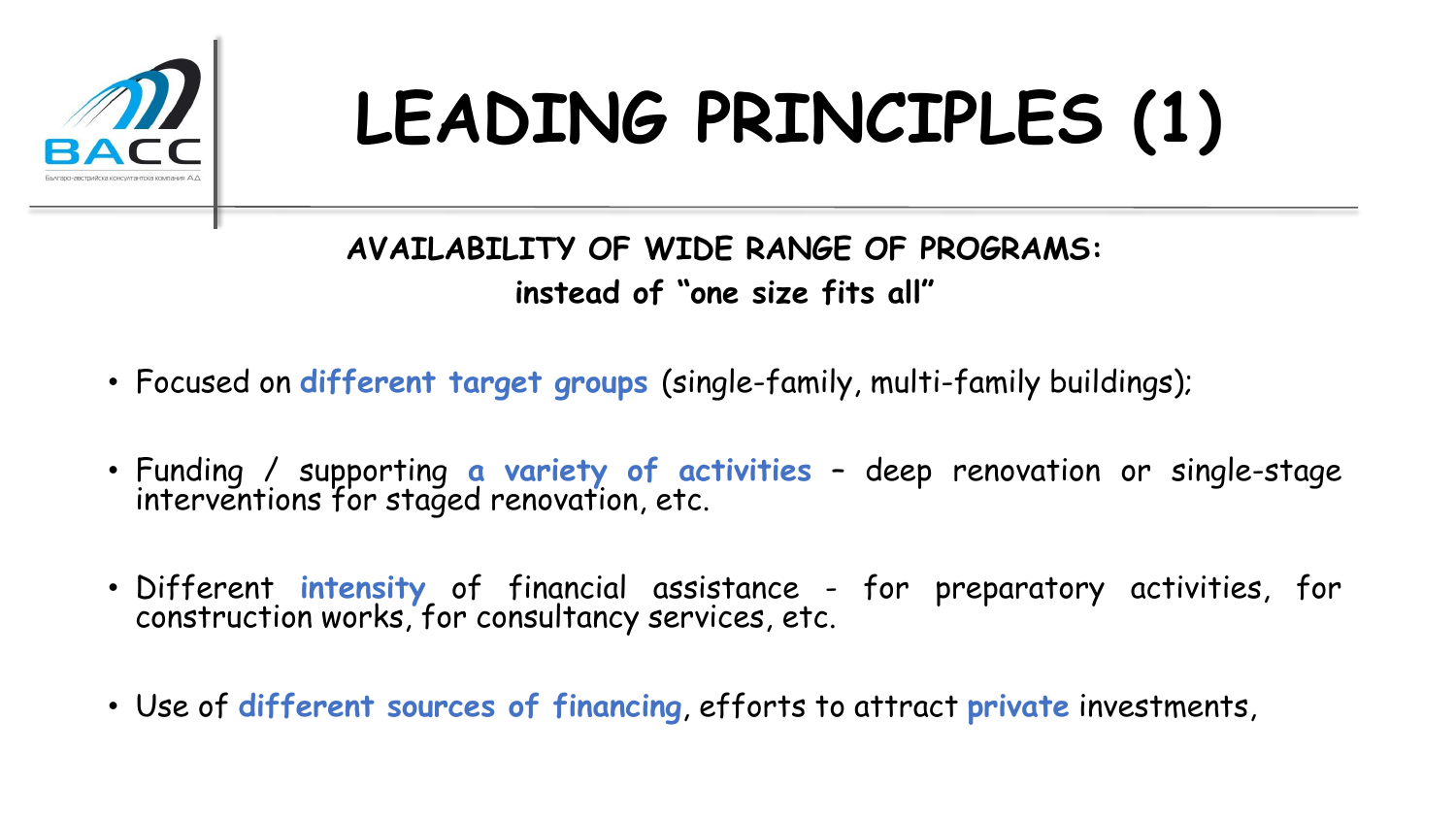

# **LEADING PRINCIPLES (2)**

### **FINANCIAL SUPPORT**

## **for RENOVATION OF MULTI-FAMILY RESIDENTIAL BUILDINGS:**

- **Grant** component (less than 50%) control is kept in condominiums, most often covers soft measures and percentage of construction works;
- Facilitated **access to credit** resources (loans provided to Condominiums), existence of **financial / guarantee mechanisms,** so that commercial banks can be involved (risk-sharing);
- Targeted **support for insolvent owners** in multifamily buildings long-term government policy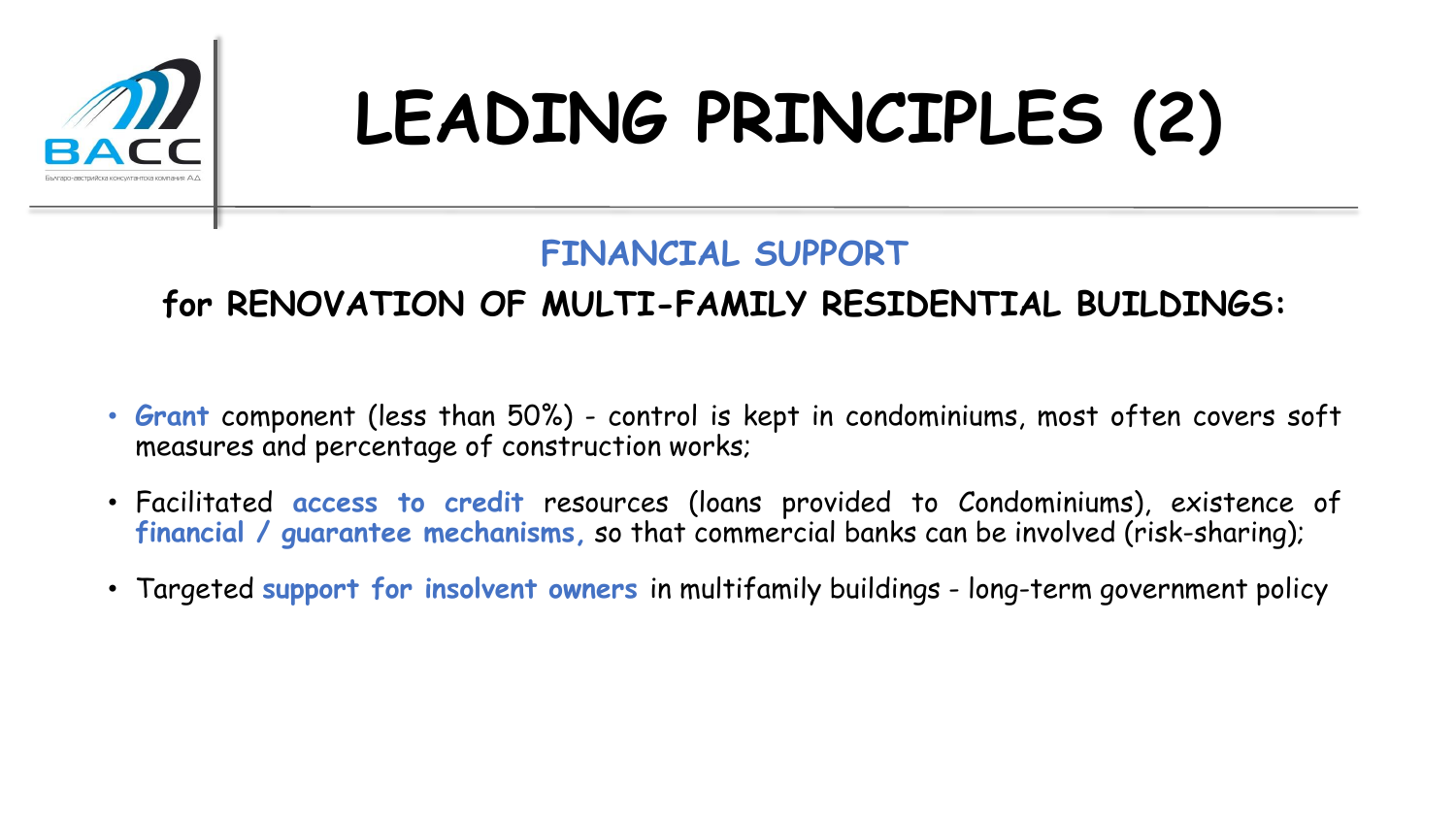

# **LEADING PRINCIPLES (3)**

#### **RELIABLE LEGISLATION**

that ensures the fulfillment of the owners' obligations towards the condominiums and the decisions of the geñeral meeting

#### **PROFESSIONAL MANAGEMENT OF BUILDINGS**

Renovation for EE is a complex activity requiring different competencies (technical, legal, financial)

#### **THE ROLE OF PUBLIC AUTHORITIES**

- Define the **policies**, ensure adequate **legislative** framework,
- Formulate the **objectives** and create the necessary **mechanisms**,
- Coordination (including information and awareness), **control** and sanctioning functions,
- **Do not directly administer the process**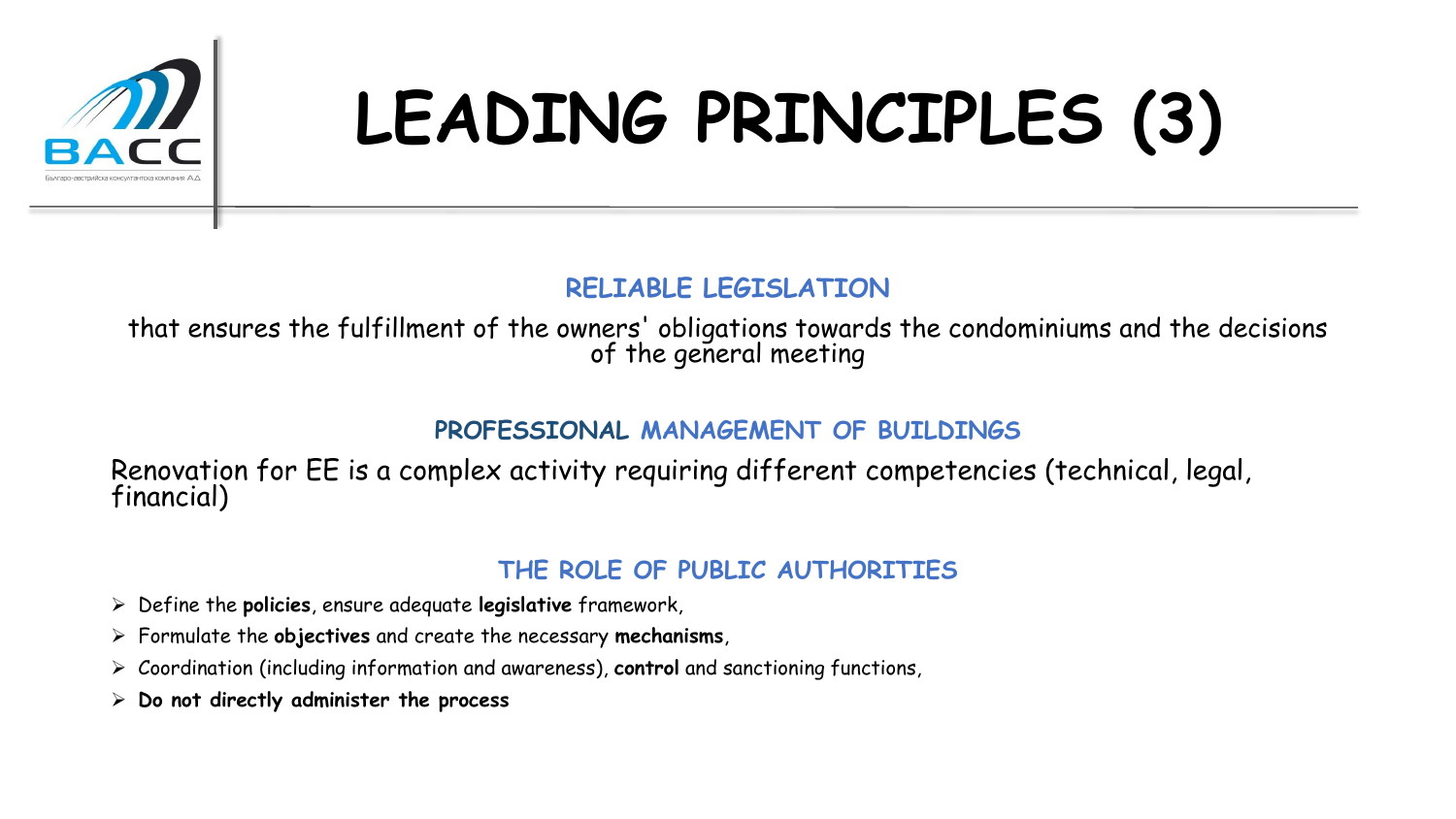

## **MULTIFAMILY BUILDINGS' RENOVATION IN BULGARIA**

- A large scale **National Program** for Renovation of Multifamily Buildings (NPRMB) – 2015 -2018;
- **100% grant support** from the national budget;
- **Overall administration** of the process from public authorities.
- The allocated resource of EUR 1 billion for the implementation of the NPRMB is declared committed and over; the objectives of the 100% grant considered achieved (convincing results, fears and negative attitudes overcome).
- Given the limitation of public resources, renovation in the residential sector is planned **to continue under a cost-share model**.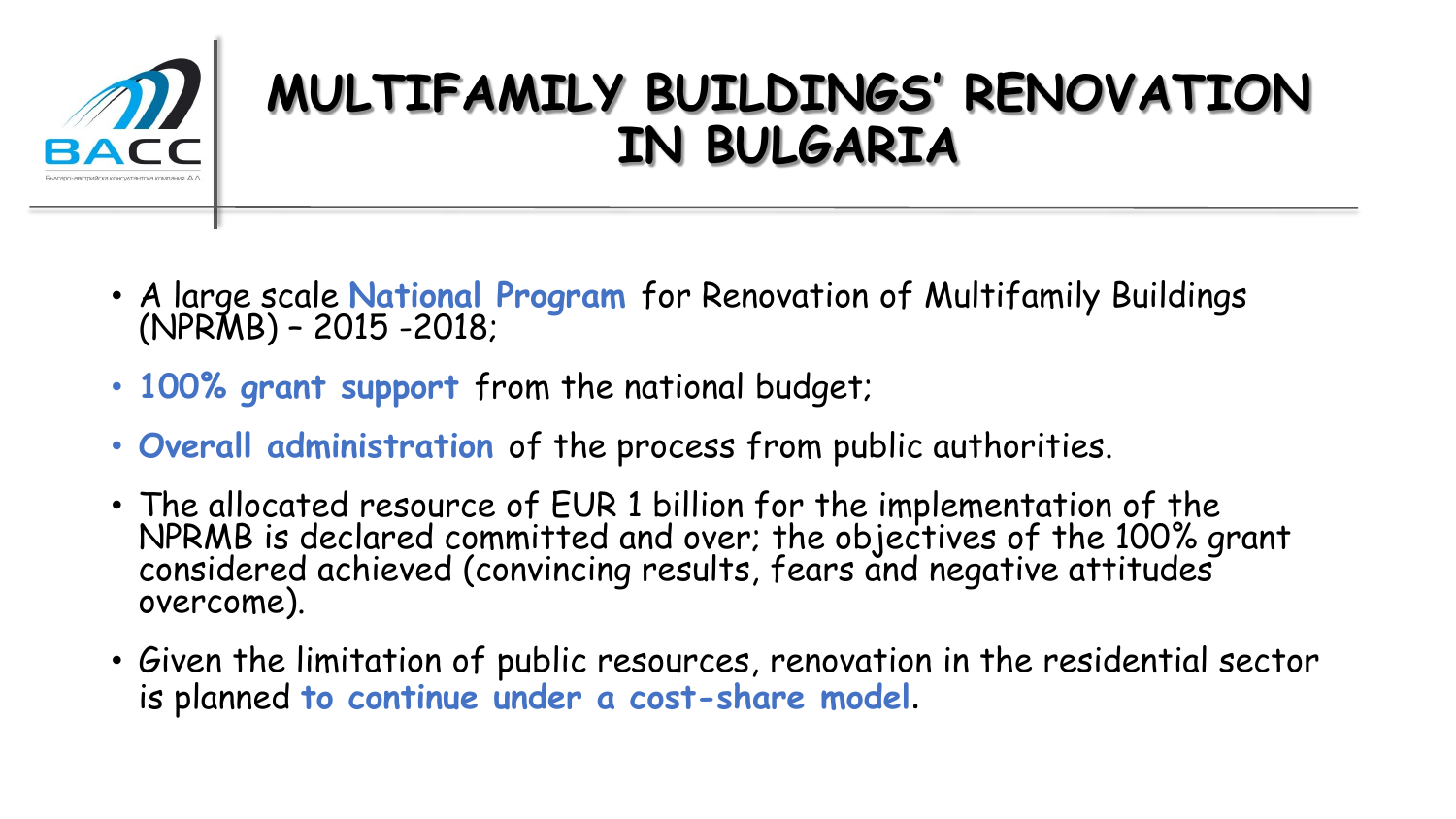

## **Major modifications from the currently operational model of the NPRMB will be introduced from 2019 - 1**

Continuation under **a new financing model** with focus on "marketbased financing mechanisms"

 $\triangleright$ The new financing model provides for: grant support will continue, however at lower level than 100% and differentiated according to pre-established criteria (level of energy savings and/or social vulnerability); Support for co-financing by owners – public funding for subsidizing and guaranteeing loan taking.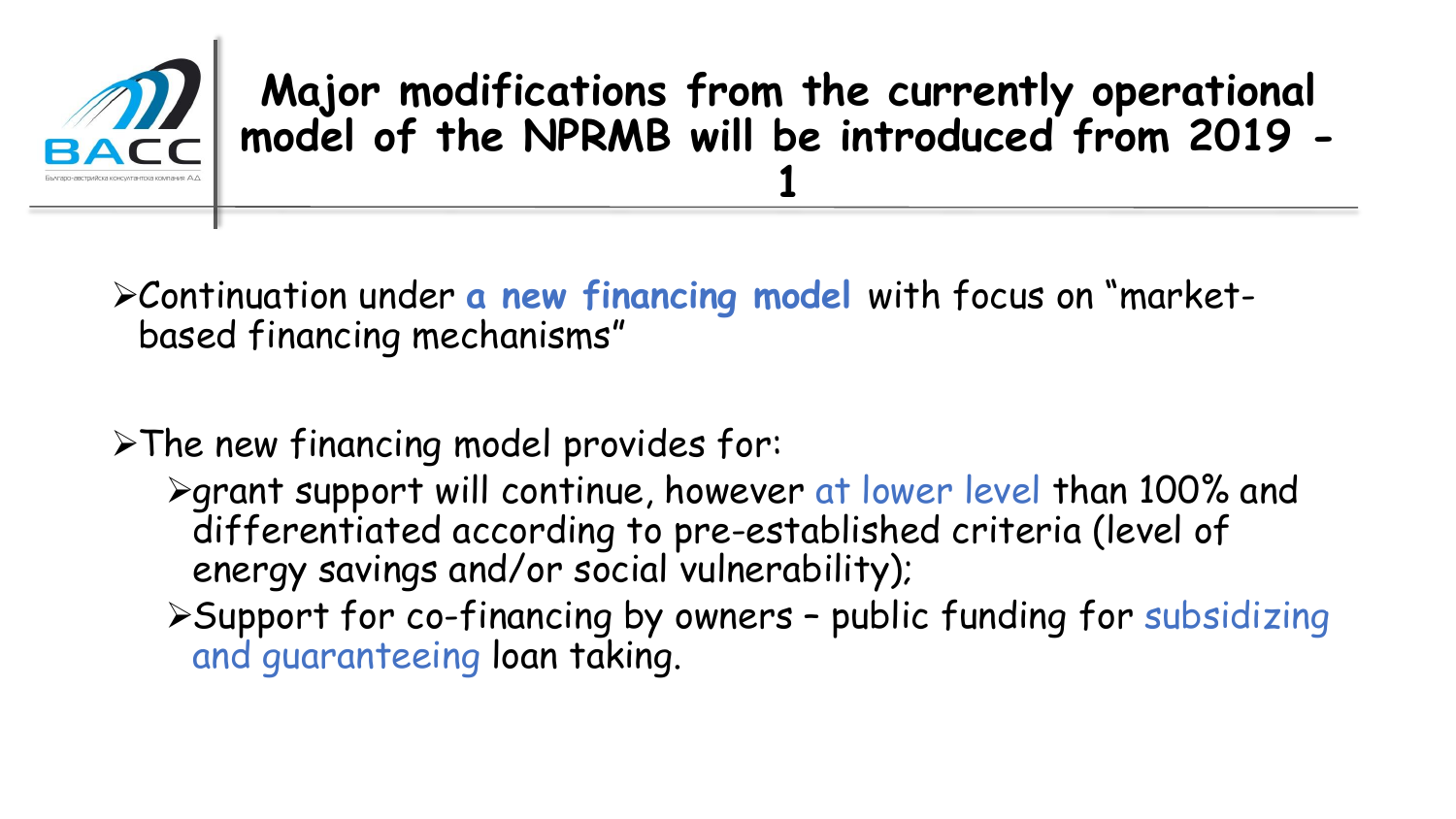

## **Major modifications from the currently operational model of the NPRMB will be introduced from 2019 – 2**

**Newly defined roles for main actors** and stakeholders and changed responsibilities at central and local level:

- The state will be responsible for the establishment of a **comprehensive housing subsidy system**, and provision of funds for the grant support, "subsidies" and "financial instruments" components.
- **The Municipalities** will withdraw from direct implementation. The main responsibilities involve organizing the renovation process on local level "on the basis of well-established housing programs, proven housing needs, well-designed investment projects and attracted local resources - both public and private".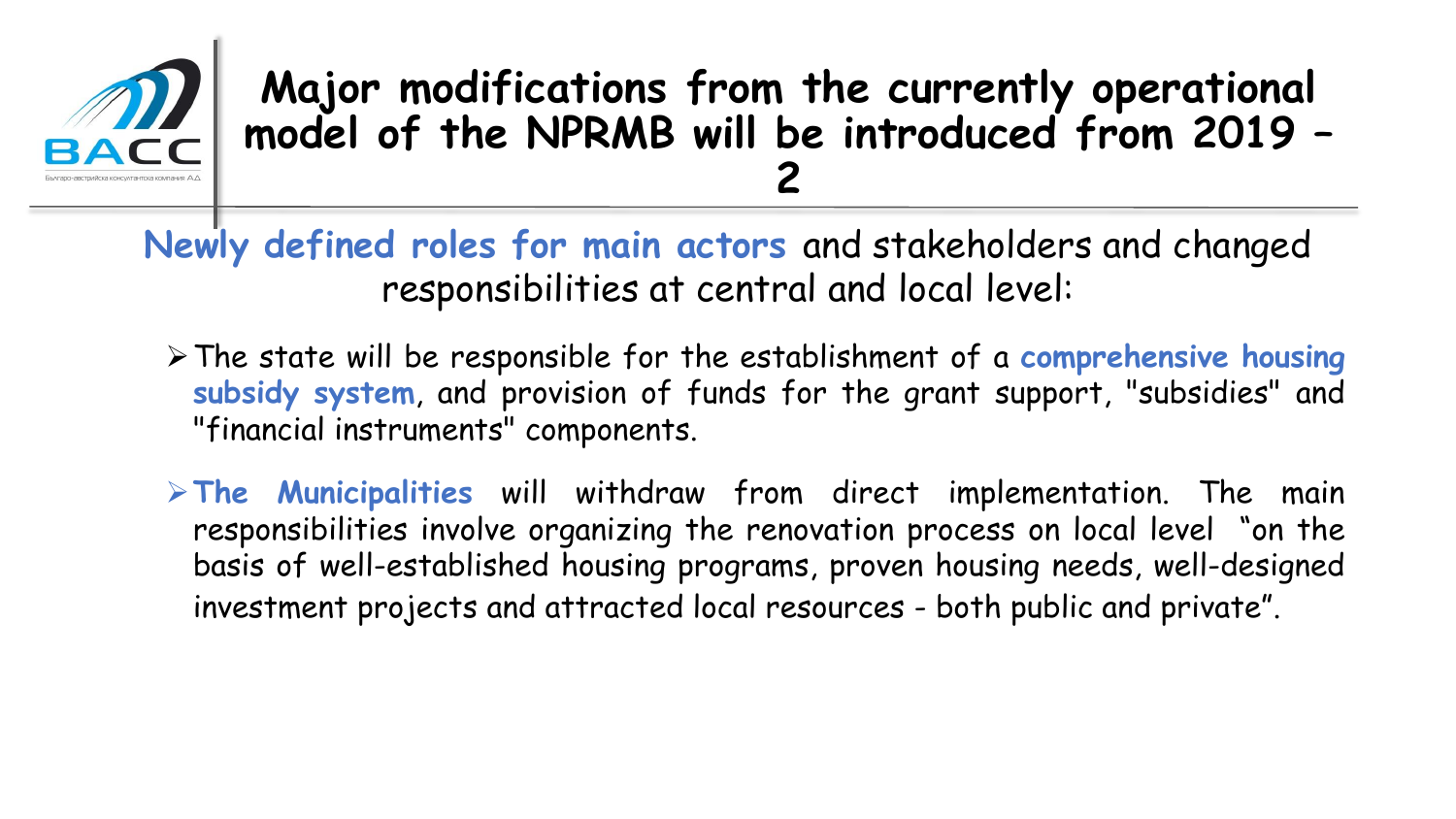

## **Major modifications from the currently operational model of the NPRMB will be introduced from 2019 – 3**

## **Enforcement of Professional Management and Maintenance**

In order to ensure adequate management and maintenance of the housing stock under the new market model, entrepreneurial activity in the management of the condominiums will be regulated through:

- Introduction of normative framework and uniform professional standards for companies, doing such business;
- $\checkmark$  A mechanism for permanent control over the managing organizations and for sanctioning established violations will be established;
- $\checkmark$  Professional management will be a mandatory condition for accessing public financial support for multifamily buildings' renovation.